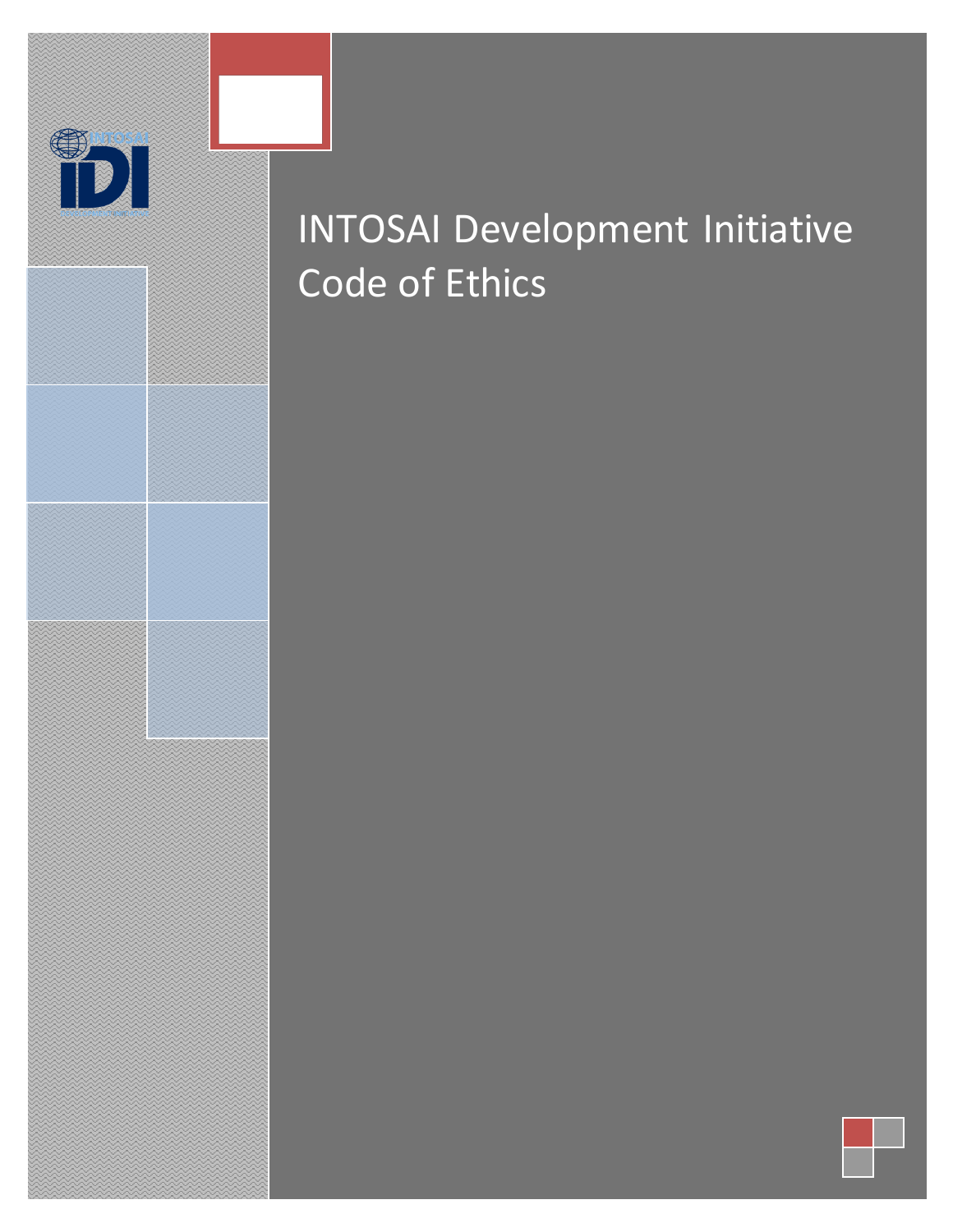

# *Preface*

The INTOSAI Development Initiative (IDI) is an autonomous INTOSAI body mandated to support Supreme Audit Institutions (SAIs) in developing countries. It has established itself as a trusted and long-termpartner of SAIs with the mission to sustainably enhance their performance and capacities. IDI's reputation has been built up owing to the quality of its work over the years. A key component has been the quality and professionalism of IDI as an organisation, our staff, and those working on behalf of IDI, including their integrity, professionalismand personal involvement. These traits are also reflected in the core principles in IDI's Strategic Plan 2019-2023. These principles have developed over time through IDI's evolving organisational culture and long professional and organisational experience. Furthermore, as the global capacity development body of INTOSAI, IDI has a responsibility to lead by example when it comes to ethical behaviour both at the organisational and individual levels.

In conducting their work, IDI staff leave their footprints across the globe. It is essential to realise that regardless of where one is and, in whatever capacity IDI is being represented, the actions and conduct of IDI staff have to be impeccable. It is important for everyone to appreciate the core ethical principles that IDI represents and it's essential that those principles are promoted and reiterated through all IDI's work.

This Code of Ethics sets out the ethical requirements expected of IDI as an organisation and of all our staff. It is worth noting here that that ensuring an ethical culture in IDI starts with our leadership, who set the tone from the top and through the setting of ethics as an IDI organisational priority. The current version is an update of the 2014 IDI Code of Ethics and includes more detailed requirements in areas such as sexual harassment, exploitation and abuse. It also reflects changes in the INTOSAI Code of Ethics (ISSAI 30) related to, among other things, having ethical requirements at both the organisational and individual staff level. It should be read in conjunction with the various other IDI policies and frameworks and the Norwegian Ethical Guidelines for the Public Service which together form the ethical framework for IDI.

All IDI staff, and those working on behalf of the IDI are expected to familiarise themselves with this Code of Ethics and to apply it in all aspects of their work in and for IDI.

**Dated: 24 October 2018**

Ernes 1. bossin

**Director General**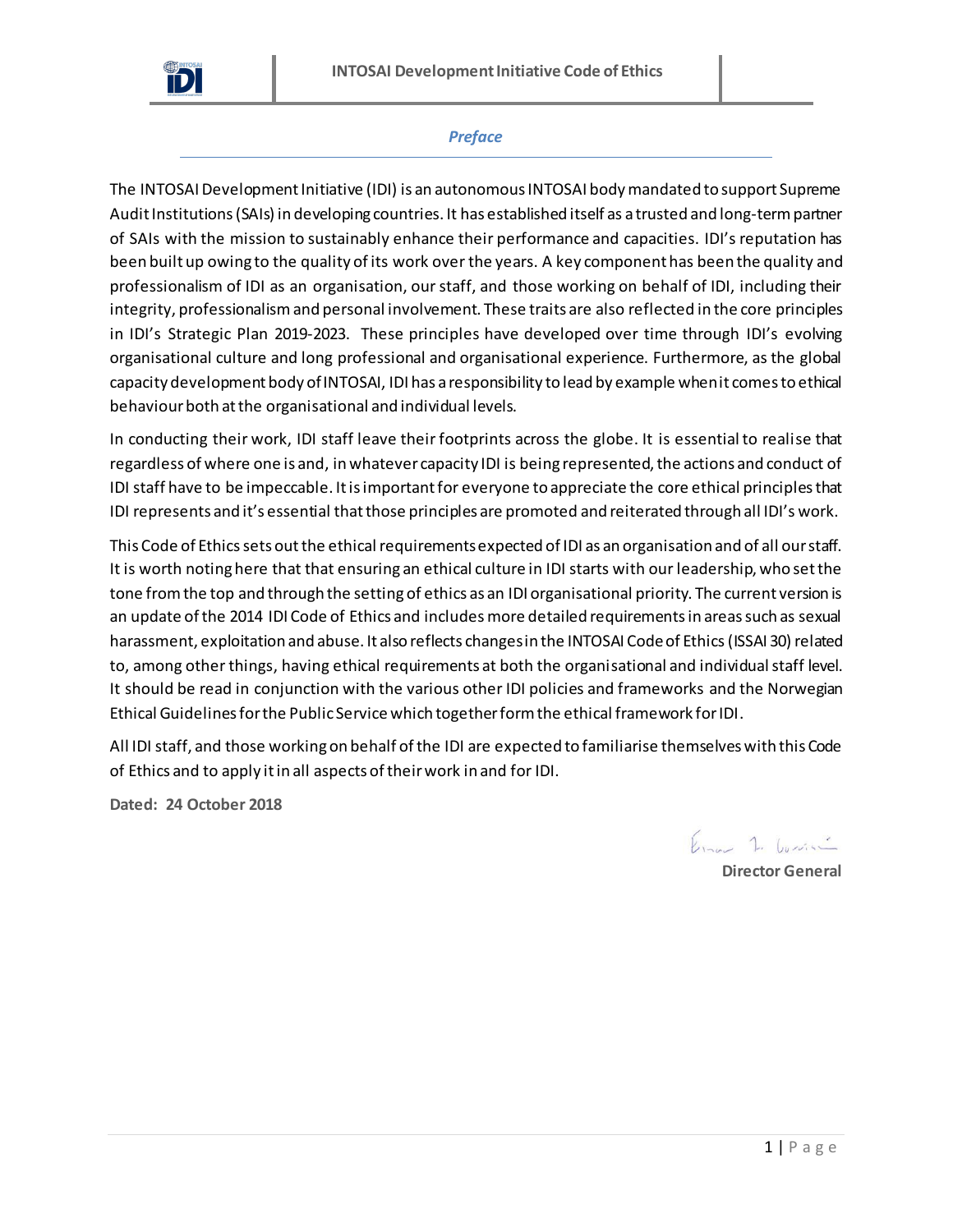

## *1. Background and purpose of the IDI Code of Ethics*

The IDI Code of Ethics (Code) offers a set of values to guide behaviours and decision making. It does not provide a comprehensive set of rules that prescribe how IDI and IDI staff<sup>1</sup> should act in all situations. It is the statement of values and norms that will guide IDI staff in the discharge of our work. It is expected that IDI staff will use their professional judgement to ensure that they comply with those norms and values.

The following purposes are served through this Code:

- Promote an ethical and respectful culture within IDI. Communicate acceptable values to all IDI staff.
- Communicate IDI's commitment to uphold professional ethics to stakeholders. IDI is funded with public money, and works to strengthen SAIs, which are cornerstones of public sector governance. This places a particular responsibility on IDI to lead by example in issues concerning ethics and integrity and to honour the commitment to deliver sustainable results in an efficient and effective manner. IDI seeks to lead by example in its effort at working with SAIs in sustainably enhancing their performance and capacities and managing public money.
- Provide ethical standards to which the stakeholders of IDI can hold IDI accountable

The code draws on the important principlesfrom the ISSAI-30-INTOSAI Code of Ethics, Ethical Guidelines for the Public Service published by the Norwegian Ministry of Local Government and Modernisation, and the 2019-2023 IDI Strategic Plan. It is centred around the following seven ethical values:

- 1) Integrity
- 2) Credibility and Accountability
- 3) Impartiality and Objectivity
- 4) Confidentiality
- 5) Transparency
- 6) Respect, Behaviour Towards Others, Diversity and Equal Opportunities
- 7) Competence

 $\overline{a}$ 

These values underpin IDI's Core Principles related to an Effective, Accountable and Inclusive IDI.

<sup>1</sup> IDI Staff includes IDI management, staff at the IDI secretariat and staff located in other locations.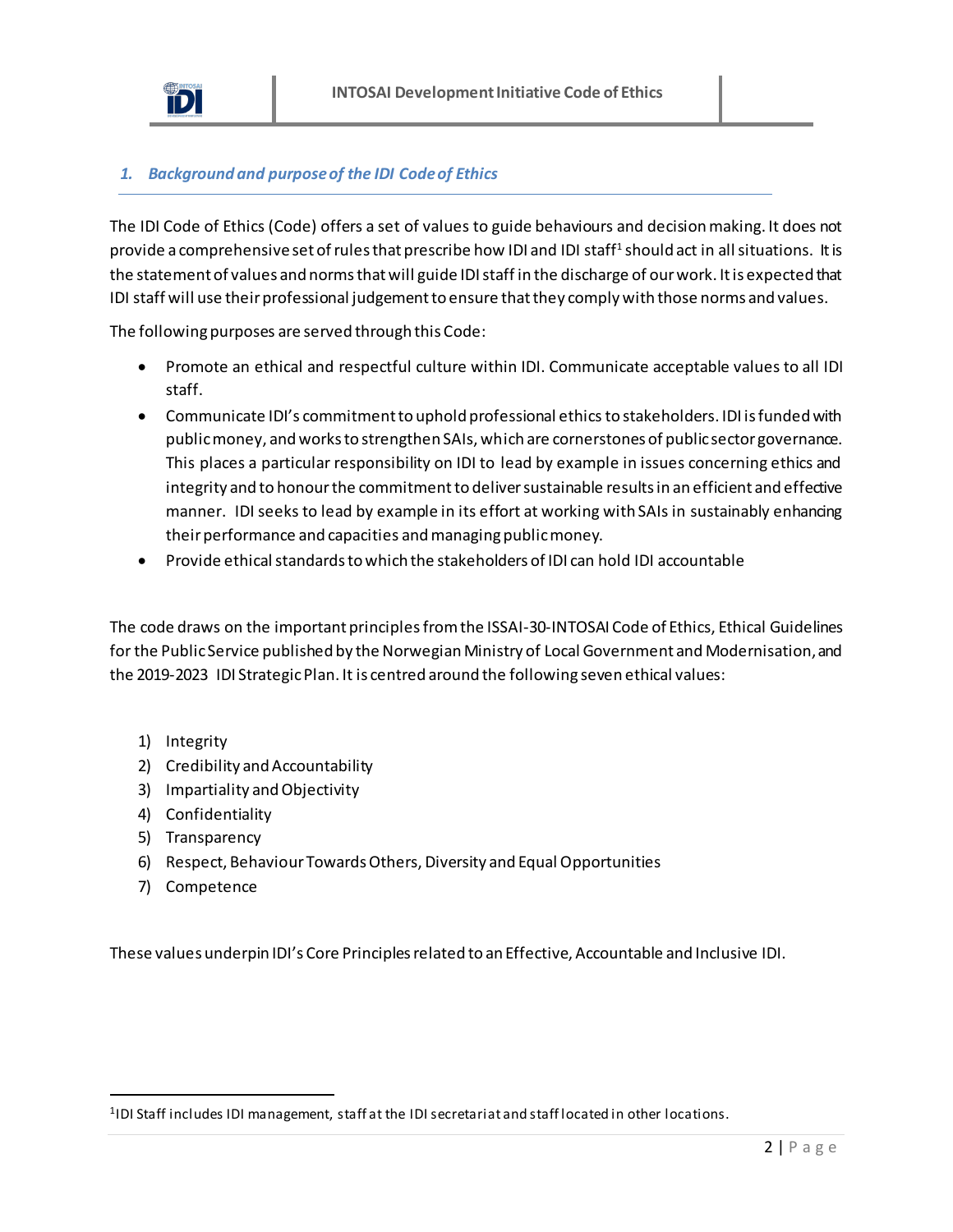



## *2. Applicability of the Code*

This Code is applicable to all IDI staff. It is also applicable to IDI's Board Members and partners carrying out work on behalf of IDI, when they represent IDI. In the event of a conflict arising between an ethical value of the Code and any other guideline within IDI, the ethical value of the Code is to be followed.The ethical values detailed in the code are mandatory.

This code however does not override any of the Norwegian, or where applicable other countries, rules/regulations/laws. The overall conduct and behaviour of IDI staffisregulated by the Ethical Guidelines for the Public Service<sup>2</sup> published by the Norwegian Ministry of Local Government and Modernisation.

## *3. Administration of the Code*

The Code will be administered by the Director General and the IDI management team. Administration of the code is detailed in the IDI Employee Handbook. It will be updated at regular intervals.

*4. Implementation and monitoring of the code of Ethics in IDI*

The Code constitutes an integral part of ensuring that IDI inspires confidence and credibility, leads by example in the SAI community and is a good place to work for IDI staff. While the Code sets out the

 $\overline{a}$  $\overline{2}$ 

[https://www.regjeringen.no/contentassets/6febadef60054700aadd61535e979198/no/pdfs/etiske\\_retningslinjer\\_r](https://www.regjeringen.no/contentassets/6febadef60054700aadd61535e979198/no/pdfs/etiske_retningslinjer_rev_2017.pdf) [ev\\_2017.pdf](https://www.regjeringen.no/contentassets/6febadef60054700aadd61535e979198/no/pdfs/etiske_retningslinjer_rev_2017.pdf)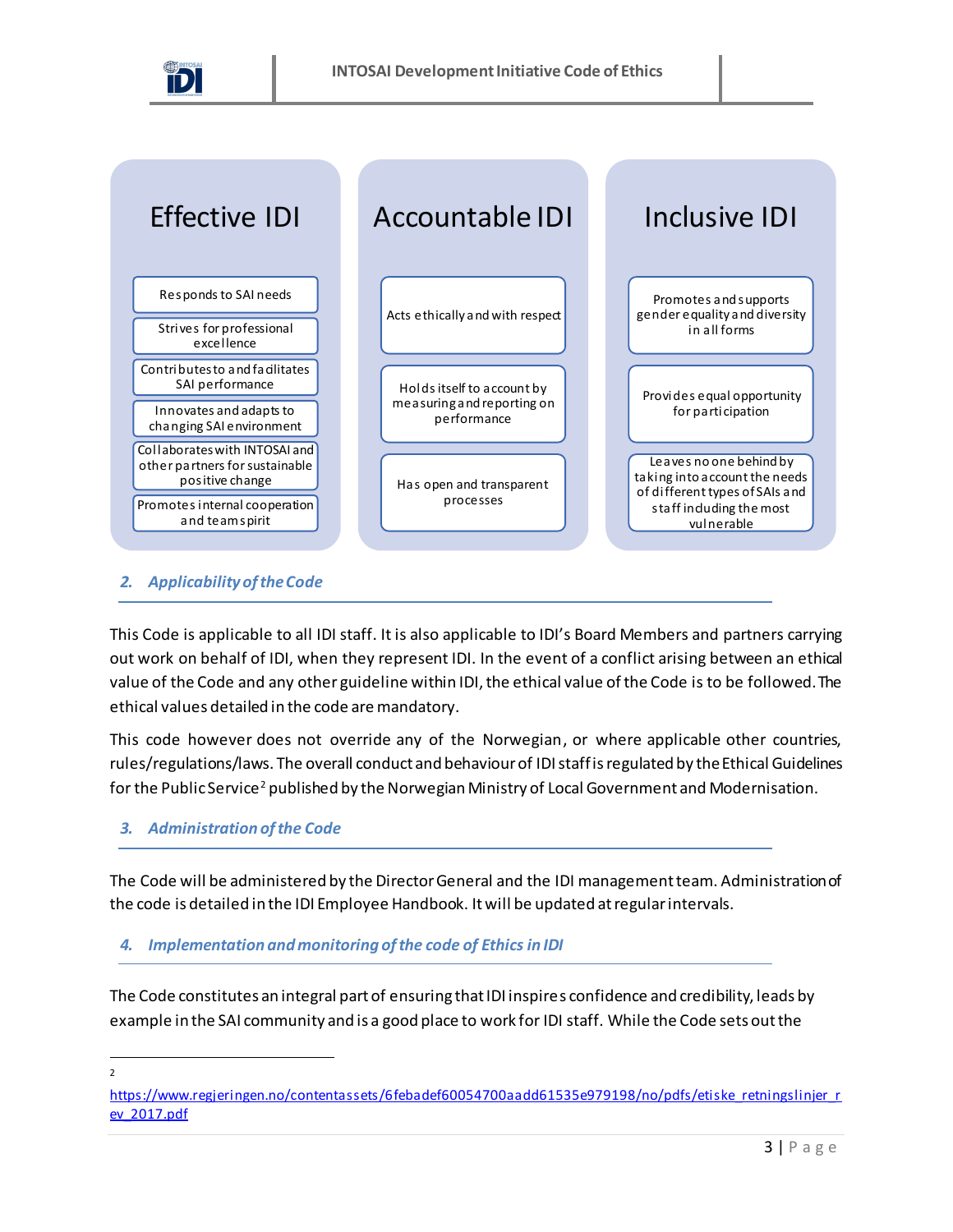values that should drive the behaviourof all staff, it is pivotal that it is effectively implemented in IDI, that it is known by IDI staff and those working on behalf of IDI, and forms part of a broader corporate ethical culture within the organisation.

# **4.1 Guidance and Training**

IDI is committed to provide guidance and training to ensure awareness, understanding and ownership of the Code. An introduction to the Code of Ethics and related policies and frameworks in IDI will form part of the on-boarding programme for all new IDI staff as well as the induction meetings with the Director General.

Furthermore, IDI will strive to include ethical topics during its annual staff meetings, as well as on other occasions.

# **4.2 Ethics Management and Monitoring**

Incorporating ethics in daily management is essential to reinforce the ethical values of IDI. IDI will thus recognise ethics as a criterion in conducting recruitments, it will be apart of the annual IDI staff appraisals, form a requirement of the IDI competency framework and be a criterion for the opportunities for professional development.

It also entails applying safeguards to specific risks, such as any risks related to confidentiality or potential and perceived conflicts of interest. IDI has thus developed a number of concrete policies (such as the IDI Procurement Policy and Gift Policy) which provides specific regulations related to avoiding any conflicts of issue. The IDI Complaints Framework also establishes the framework for complaints and whistleblowing. The Ethical Guidelines for the Public Service published by the Norwegian Ministry of Local Government and Modernisation also contain detailed procedures that are applicable to IDI and IDI staff.

# **4.3 Breaches of the IDI Code of Ethics**

IDI has a responsibility to have appropriate safeguards in place to ensure the ethical behaviour of IDI staff or those performing work on behalf of IDI, to follow up any suspected or reported breaches in an effective and fair manner, and to take corrective action if there are established violations of laws and regulations orIDI policies (including the Code of Ethics). Any violations of applicable laws have to be reported to the appropriate legal authorities, while breaches of IDI rules and procedures may lead to a range of disciplinary actions dependent on the seriousness of the violation. Disciplinary actions may include, but are not limited to: oral warnings, written warnings, change of job level, suspension and in severe cases dismissal or non-renewal of contracts.

IDI staff have a duty to report any breaches they have conducted (intentionally or unintentionally) of the Code or any other IDI policy to their managerimmediately.

Similarly, IDI staff have a duty to report any observed or suspected breaches of laws, regulations and IDI policies (including this Code) as well as or suspicions of wasteful use of IDI resources by IDI staff or other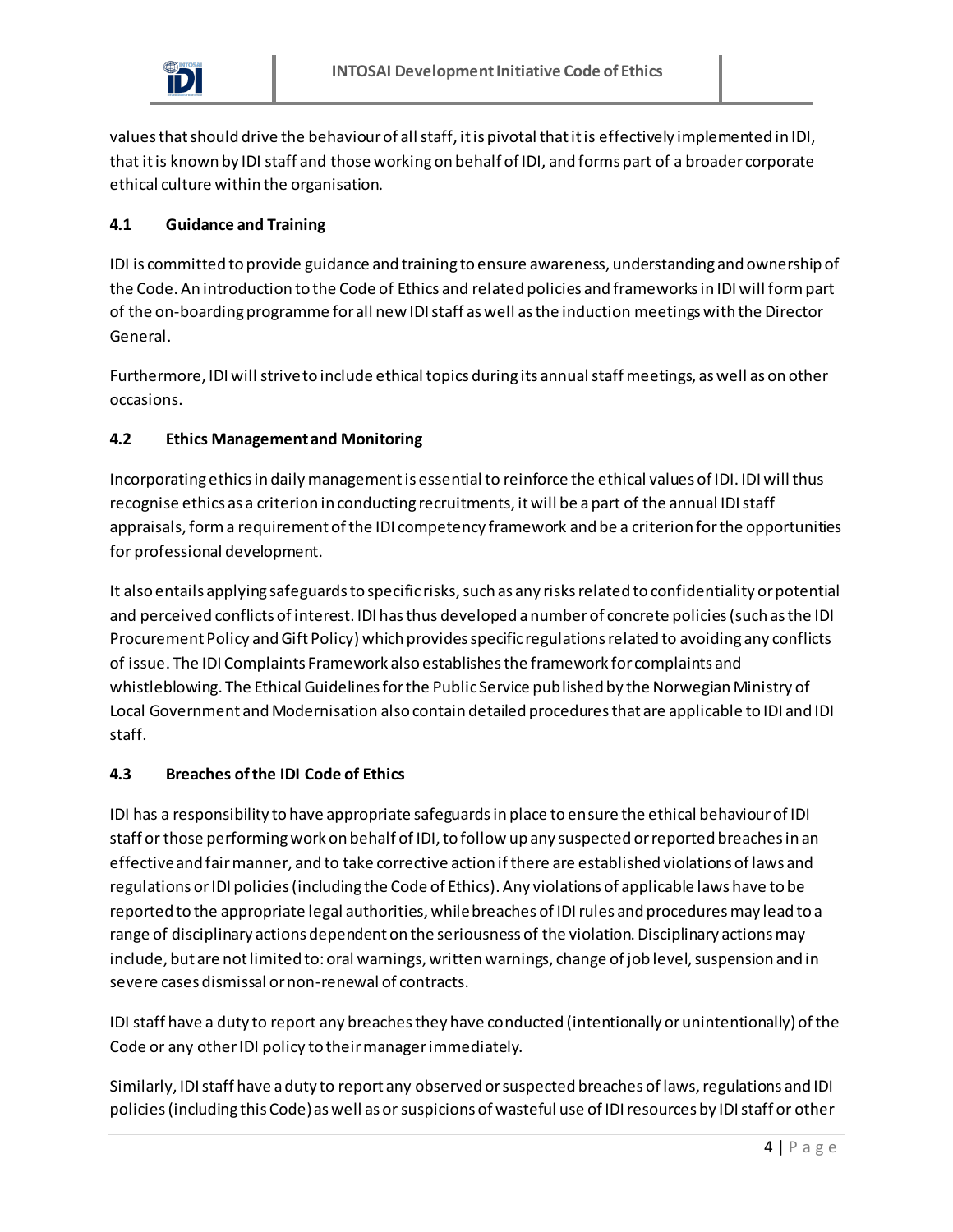

partners to the IDI management. If these breaches concern the IDI management or IDI Board, the procedures established in the IDI complaints framework<sup>3</sup> have to be followed. Failure to do so is considered a breach of this Code of Ethics.

#### **4.4 Leadership**

While the code is applicable to everyone working in, or on behalf of IDI, IDI managementshall set the tone for the whole organisation by its actions and example, acting consistently with the established IDI ethical values.

Building an ethical culture in an organisation starts with its leadership, and managersin IDI are expected to individually and collectively:

(a) set ethics as an explicit IDI priority;

(b) reinforce this priority by clear, consistent and regular messages to staff;

(c) implement strategies, policies and procedures to promote ethics in IDI;

(d) lead by example through their own behaviour;

(e) maintain high standards of professionalism, accountability and transparency in decision making;

(f) encourage an open and mutual learning environment, where difficult and sensitive questions can be raised and discussed;

(g) provide an environment in which staff experience fair treatment, conducive to good relationships among colleagues;

(h) recognise good ethical behaviour, while addressing misconduct; and

(i) ensure that the Code of Ethics, policies and procedures are applied consistently and fairly.

## *5. The seven ethical values of the Code*

**5.1 Integrity:** Integrity is the core value of this Code. This entails that all IDI staff have a duty to adhere to high standards of behaviour (act honestly, reliably, in good faith, responsibly and in the public interest) in their work and in their relationships with stakeholders.

#### **At the organisational level, IDI shall:**

 $\overline{a}$ 

a) Emphasise, demonstrate, support and promote integrity in all aspects of IDIs work.

<sup>3</sup> See: http://www.idi.no/en/about-idi/policies-and-controls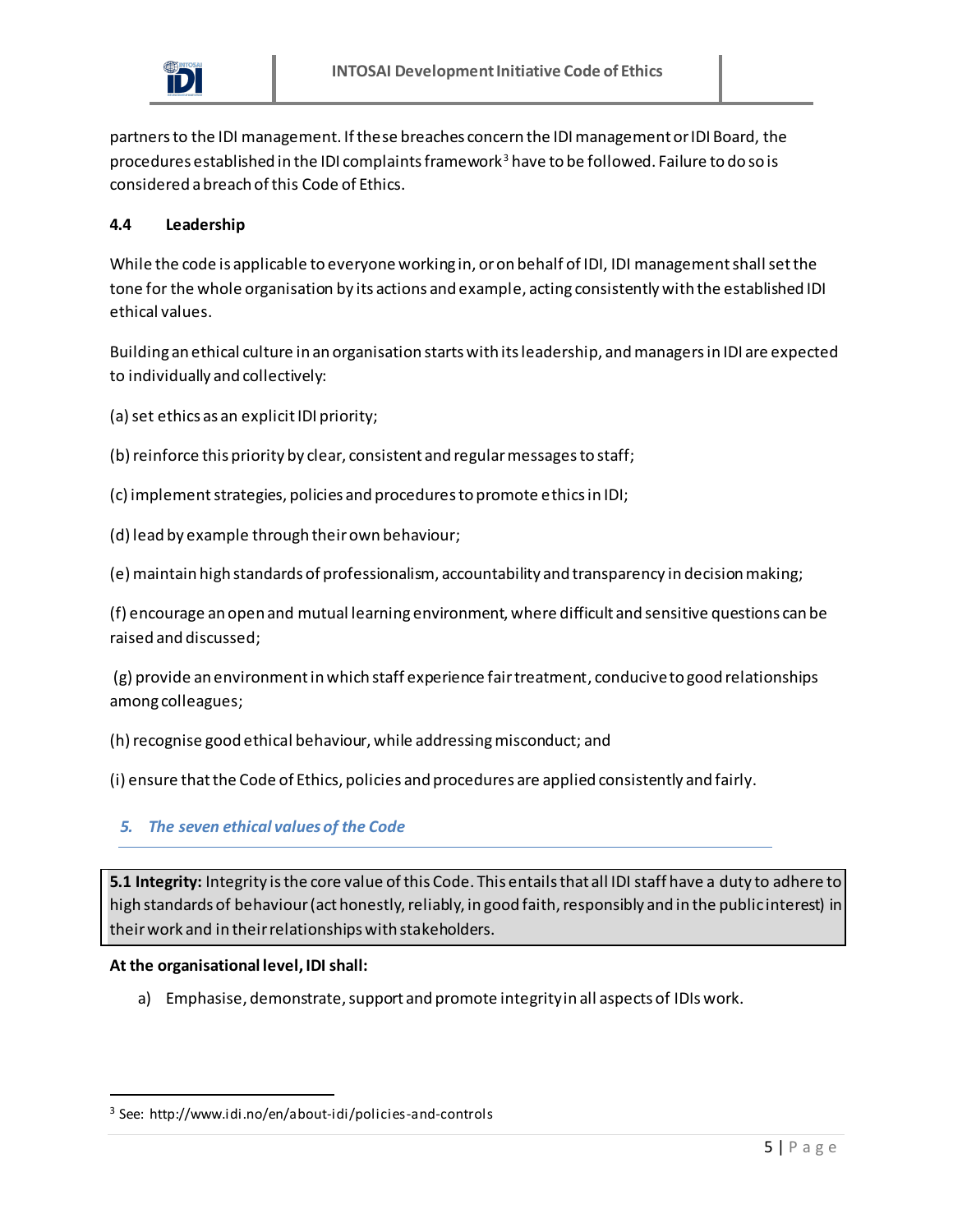

- b) Ensure that it has in place a working environment that is conducive to raising ethical dilemmas, and clear procedures for reporting ethical breaches both internally and externally (IDI Complaints Framework).
- c) Respond to integrity breaches in a timely, fair and effective manner.
- d) Provide opportunities for training and internal reflection on ethical issues to IDI staff.

- a) Lead by example as IDI management by demonstrating personal integrity in the conduct of work and in decision making.
- b) Observe the principles of independence and objectivity, maintaining high standards of professional conduct, act reliably and in good faith while making decisions with the public interest in mind, and applying absolute honesty in carrying out their work and in handling the resources of IDI.
- c) Comply with all policies in IDI.
- d) Exercise responsibilities and use the authority, information and resources at their disposal solely for the benefit of IDI and public interest (and not to obtain favours or personal bene fits for them or for third parties).
- e) Be aware of integrity vulnerabilities and approaches to mitigate them, and act accordingly.

**5.2 Credibility and Accountability:** The credibility and accountability of IDI is essential for the trust of SAI partners and key stakeholders such as development partners and the INTOSAI community. It also encompasses areas such as financial prudence and upholding the reputational standing of IDI and global SAI community.

- a) Have strong procedures for submitting timely, relevant, comprehensive plans and reporting of the results of IDI (including financial information) to stakeholders.
- b) Have an established and well-functioning internal control framework.
- c) Have in place a robust and well documented governance structure (including clear divisions of responsibility between IDI Board and IDI Secretariat and an effective IDI Board).
- d) Strive to be a learning organisation, that learns from experiences and frequently carries out assessments and evaluations to improve its performance.
- e) Ensure that all activities of IDI are conducted in a financially prudent manner and with the view of ensuring good value for money.
- f) Have a zero tolerance for corruption and have strong safeguards against any corrupt practices involving IDI funds. Any established or suspected corrupt practices shall be followed up legally where possibly, and through direct IDI sanctions (including the possibility of disengaging from future cooperation).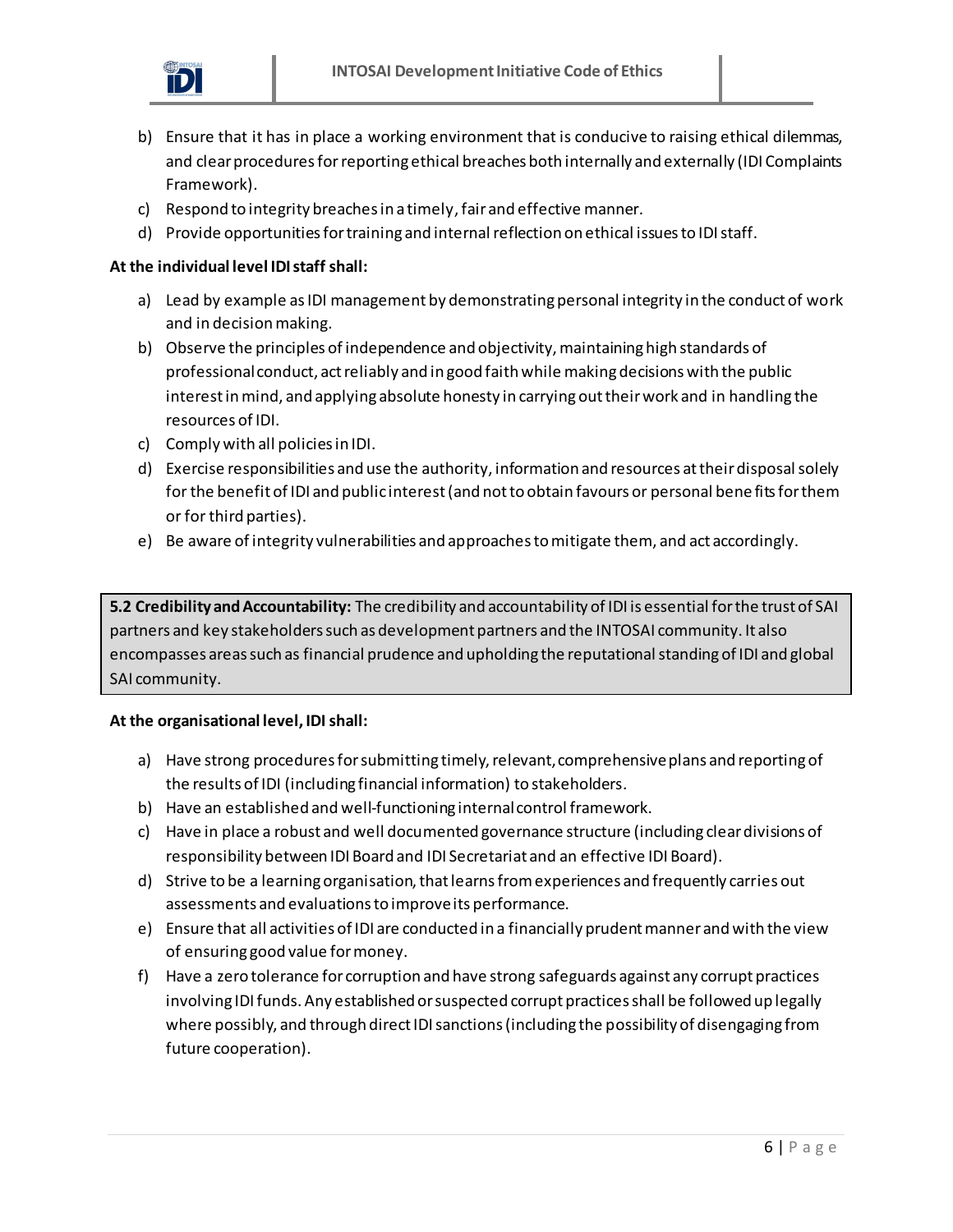

- a) Protect and enhance the credibility of IDI by conducting their work in a professional manner.
- b) Follow up on and honour commitments made.
- c) Report any actions that may harm the credibility of IDI to the IDI management.
- d) Handle all IDI financial issues with the same care and attention that one would normally associate with handling one's personal finances.
- e) Follow IDI's policies and procedures in dealing with any external service providers including issues like procurement of goods and services, boarding, lodging, traveland per-diems.
- f) Not engage in any corrupt practices in terms of frauds, embezzlement, theft, misappropriation of funds, and report any suspicion thereof immediately to the IDI management.
- g) Strive to uphold IDI's reputation and desist from doing anything to the contrary including in course of actions in their personal life.
- h) Not indulge in any behaviour that goes against the principles of valuing human dignity and esteem.

**5.3 Impartiality and Objectivity:** As an INTOSAI body, with a mandate to support all SAIs in developing countries, it is pivotal that IDI and its staff are viewed as being impartial and objective and free from circumstances or influences that compromise or may be seen to compromise professional judgement. Biased and subjective decision making has the potential of eroding the trust and confidence built up by the IDI vis-à-vis its stakeholders. This also includes avoiding real or perceived conflicts of interest, ensuring professional independence, handling of gifts and secondary employment. The IDI staff shall not indulge in any dealing that may impair their ability to decide or recommend decisions without proper and unbiased justification, and the IDI shall have in place procedures and safeguards that ensures that all decisions are taken in an impartial and objective manner.

- a) Ensure that it maintains clear decision-making structures (including delegations) and internal governance that ensures unbiased and objective decision making in IDI.
- b) Maintains political neutrality vis-à-vis national governments, SAIs and other INTOSAI bodies. However, this does not preclude the requirement of objective consultation with such bodies for the planning and conduct of IDI initiatives, nor for raising issues related to the need for strengthening the SAI or enhance its independence.
- c) Have in place and strictly enforce transparent, objective and documented procedures for the selection of beneficiaries in terms of SAIs and participants for IDI initiatives.
- d) Maintain, regularly update and strictly enforce its procurement policy. Vendors, service providers and consultants shall be selected after a documented competitive procurement process following the IDI procurement policy. The process shall include identification and disqualification of any persons or agencies having personal dealings with any IDI employee which may entail a real or perceived conflict of interest.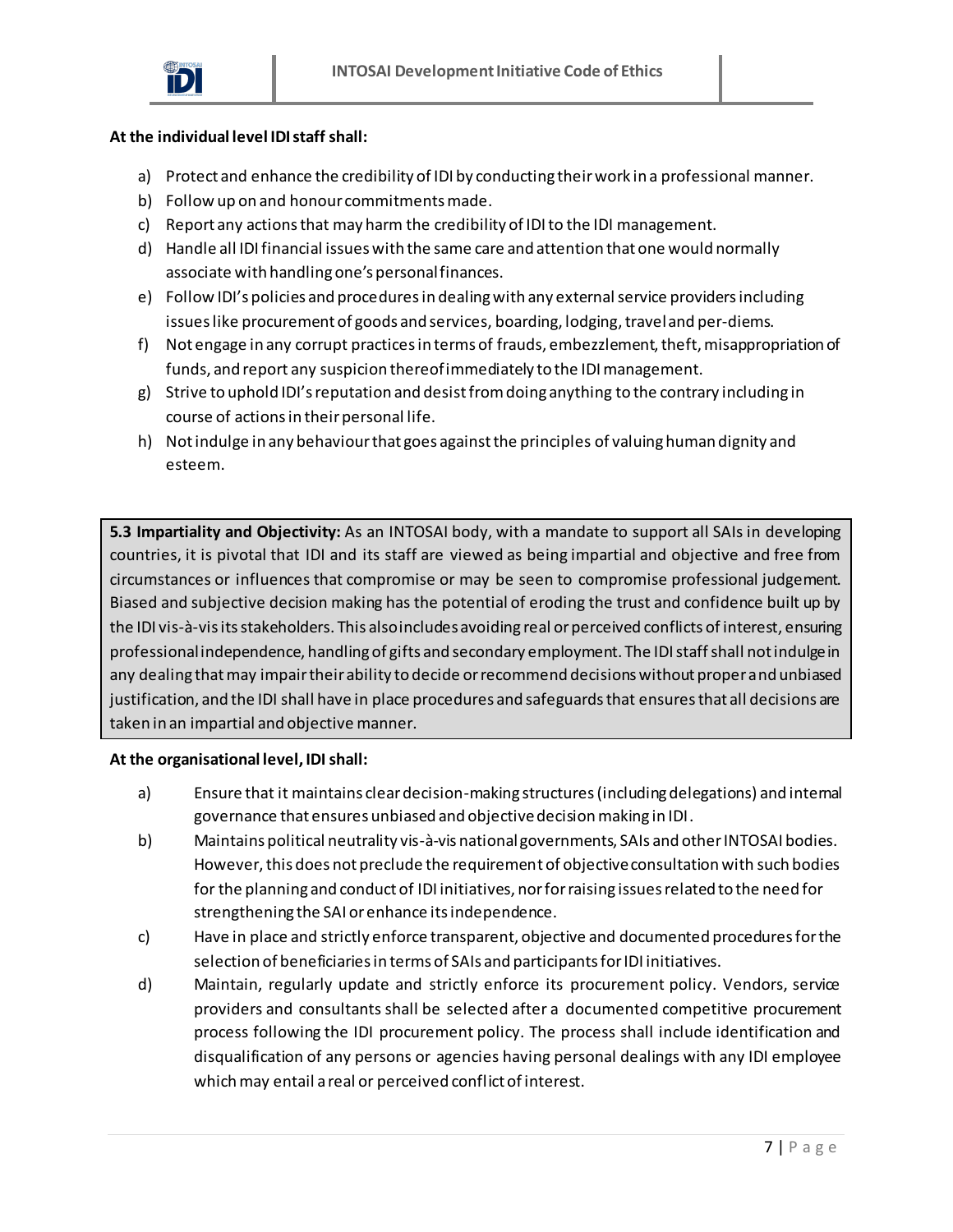

- e) Ensure that all recruitments in IDI, or recruitments for positions financed in whole or part through IDI funding, are carried out transparently and through a competitive process. Persons having close personal relationships with any IDI employee including their spouses, siblings and children, are precluded from working for IDI.
- f) Maintain and implement the IDI Gift Policy and Gift register.
- g) Ensure that IDI staff do not take on secondary employment in terms of paid part time or other similar assignments, or sit on boards, have ownership interests or other assignments or memberships that could weaken stakeholder confidence in IDI's work.
- h) Authorise any additional secondary employment of IDI staff after evaluating the likely impacts and benefits between the different assignments.

- a) Avoid behaviour that can lead to questioning their impartiality. They should neither abuse their discretionary powers nor indulge in favouritism.
- b) Continuously evaluate their impartiality in approaching different professional situations. If in doubt the issue should be raised with the IDI management. The same also implies to any potential real or perceived conflict of interest. Any possible real or perceived conflict of interest involving the IDI Director General shall be referred to the IDI Board for suitable redressal.
- c) Strictly adhere to all IDI policies.
- d) Register all gifts received in the IDI Gifts Register(on w:).
- e) Ensure that all gifts received, estimated to have a value exceeding the threshold limit is handed over as IDI property.
- f) Only accept gifts in business engagements in the interest of not hurting the sentiments of the host/stakeholder. Gifts thus received should not hinder the objective assessment of any situation.
- g) Decline any gifts/discounts/accommodation/meals etc. from IDI service providers or others in case it threatens the independent and objective discharge of responsibilities.
- h) Consider whether attending meals and receptions or paid accommodation upon being invited by stakeholders may lead to a real or perceived conflict of interest situation, and disclose this in the travel claim.
- i) Only on an exceptional basis consider providing gifts to heads of SAIs, resource persons and supporting staff. Any such gift should be preapproved by IDI management and have a maximum value of 400 NOK.
- j) Decline any offer of cash/cash transfers on a personal level.
- k) Ensure their in-person and online political activities do not undermine, or create the appearance of undermining, their professional independence or objectivity in any manner. IDI staff shall remember they are representatives of IDI and INTOSAI at all times, and ensure all communications and behaviour, both personally and professionally, are consistent with their status as IDI employee.
- l) Strive to carry out their activities in an objective manner irrespective of the political situation of any stakeholder.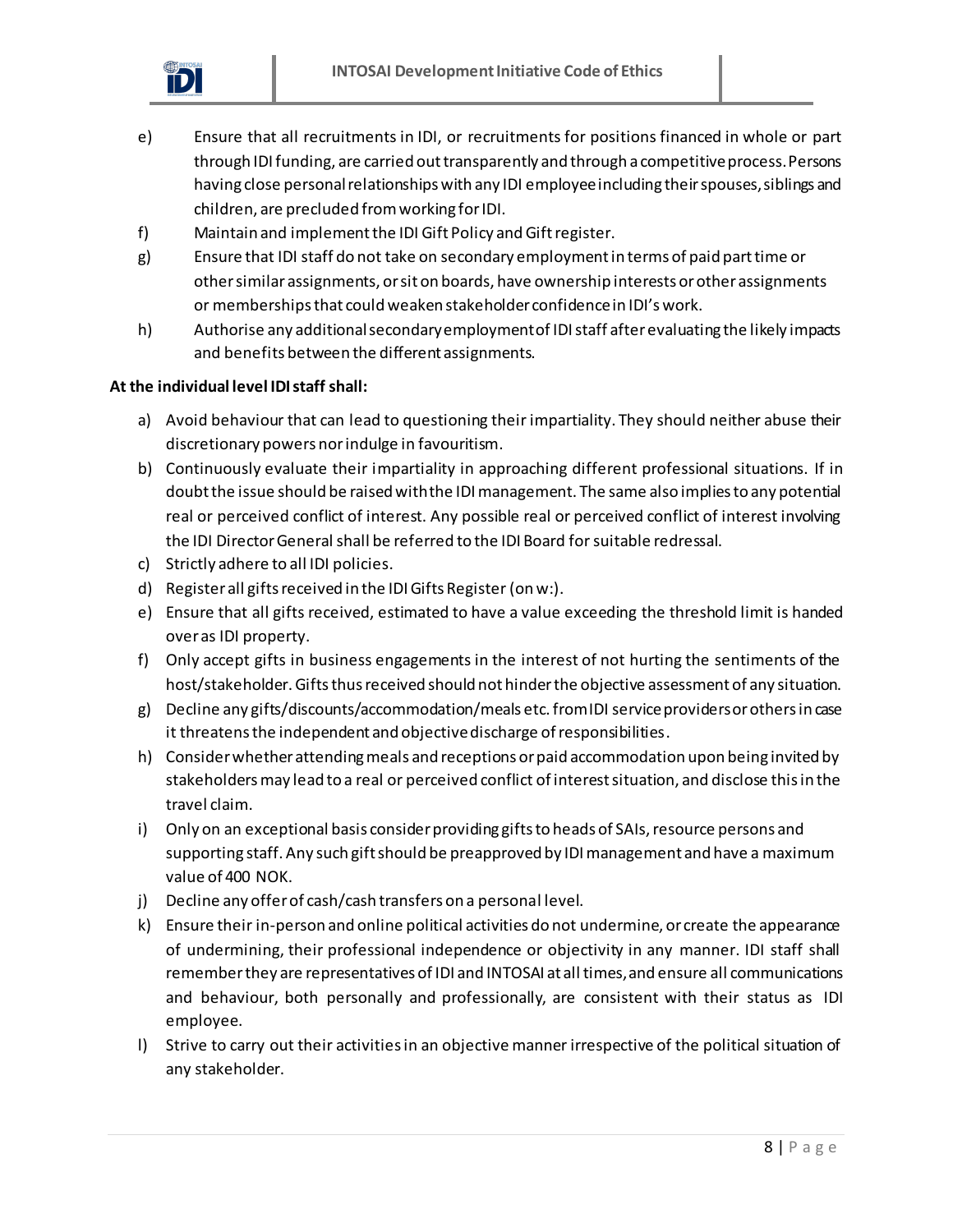

**5.4 Confidentiality:** IDI works in an area which renders it to be privy to confidential information both in terms of the activities in SAIs and developing products with Intellectual Property Rights. This makes it important for IDI and IDI staff to appropriately protect information and confidentiality while balancing this with transparency and accountability.

#### **At the organisational level, IDI shall:**

- a) Have in place an adequate system for maintaining confidentiality, especially with regard to sensitive data from SAIs and others.
- b) Ensure that prior consent is received before publishing any data that may be perceived as sensitive in the public domain.
- c) Ensure that storage or use of personal information is in compliance with European Data Protection laws.
- d) Have standardised contract templates with anyone carrying out work on behalf of IDI that ensures confidentiality and deals with intellectual property rights.

#### **At the individual level IDI staff shall:**

- a) Maintain strict confidentiality with regards to any information shared by any of IDI beneficiaries in the course of IDI activities. This relates to anyone outside IDI, including employees at their previous place of work and former IDI staff.
- b) Practice confidentiality also after termination of employment in IDI.
- c) Refrain from using any confidential information for personal gain.
- d) Refrain from using academic resources and other products developed in course of IDI initiatives are for any personal gain.

**5.5 Transparency:** IDI shall ensure a culture of transparency, and IDI staffshall be transparent in all dealings with stakeholders as well as colleagues. This is necessary for sustaining mutual trust and cooperation between colleagues and stakeholders.

- a) Be a transparent organisation that leads by example in terms of making documentation available to the public.
- b) Maintain and ensure that the IDI Complaints Framework is applied in the IDI, safeguarding both internal and external complaints while protecting whistle-blowers in line with the Norwegian Working Environment Act.
- c) Maintain and update the IDI Global Communications and Advocacy Strategy and IDI Communication Policy to ensure transparent and effective reporting to and sharing of information with stakeholders.
- d) Develop and disseminate Global Public Goods that serve the SAI community and other stakeholders.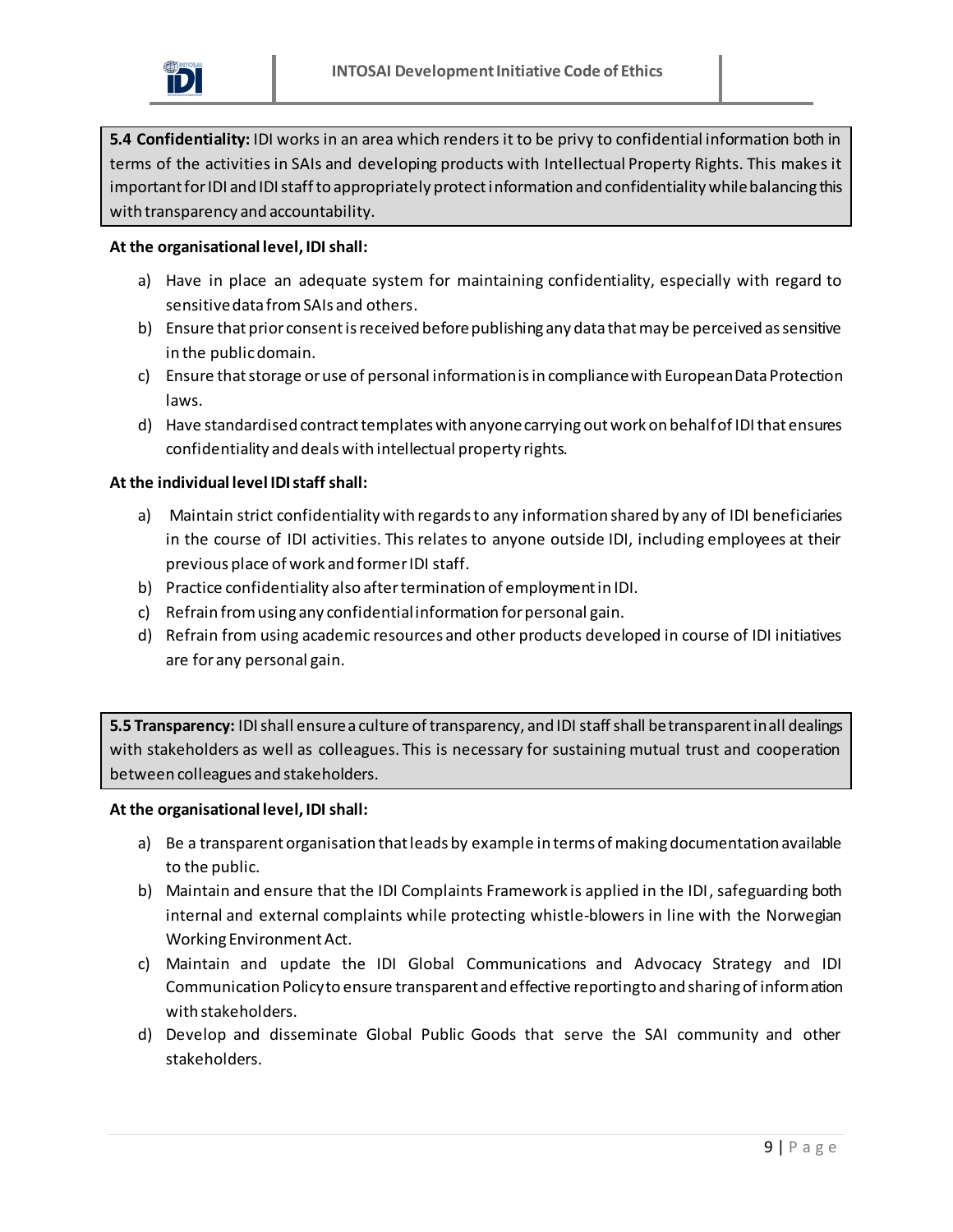

- a) Share all relevant information with those that require it within IDI.
- b) Always provide correct and adequate information to stakeholders and public authorities subject to confidentiality clauses.
- c) Never encourage colleagues or stakeholders to provide incorrect or misleading information. Report any breaches or well-founded suspicions of breaches of safety regulations or other factors that endanger the life or health of employees or the general public.
- d) Report any instances of breach of laws, regulations, IDI policies or suspicions of wasteful use of IDI resources or corrupt practices, by IDI staff or other partners or beneficiaries, to the IDI management immediately.
- e) Report to their managerin good faith any instance of intentional or unintentional failure to adhere to any of the principles of this code that comes to their notice. For issues concerning the Director General, or if an IDI employee feels that the incident is not dealt with in an appropriate manner, the issue can be reported to the Chairman of the IDI Board.

**5.6. Respect, Diversity, Equal Opportunity, Harassment and Sexual Exploitation:** IDI seeks to be an inclusive and good place to work. This entails fostering a culture of being tolerant, always acting with respect for others, encouraging diversity, providing equal opportunities and protecting human rights. In addition to stimulating a good working environment, these values are paramount to building trust with our partners and leading by example in the SAI community.

- a) Strive to build and inspire a culture of respect and tolerance, where all staff behave in a manner that is free of intimidation, hostility, offence, discrimination, harassment or abuse.
- b) Encourage and foster diversity, be it in terms of staffing, engaging Subject Matter Experts, and identifying beneficiary SAIs and participants. Diversity is manifested in diversity of ideas, across cultures, in religious practices, abilities and gender.
- c) Be an equal opportunity employer, where all employees shall receive equal opportunities and rights for professional and personal development through their work.
- d) Take into consideration the individual employees' potential when tasks, responsibilities and professional development measures are assigned.
- e) Ensure that the governance structure, including IDI Board composition is diverse and reflects sound gender and geographical representation.
- f) Enforce a zero-tolerance policy for sexual exploitation or abuse as it violates universally recognised international human rights, legal norms and standards. This entails that IDI staff are prohibited from taking advantage or exploiting others for sexual or other illicit purposes, both in the workplace and outside. This includes any actual or attempted use or abuse of power or trust for sexual purposes, including but not limited to profiting financially, socially or politically from the sexual exploitation of others. Sexual abuse includes an actual or threatened physical intrusion of a sexual nature, whether by force or under unequal or coercive functions